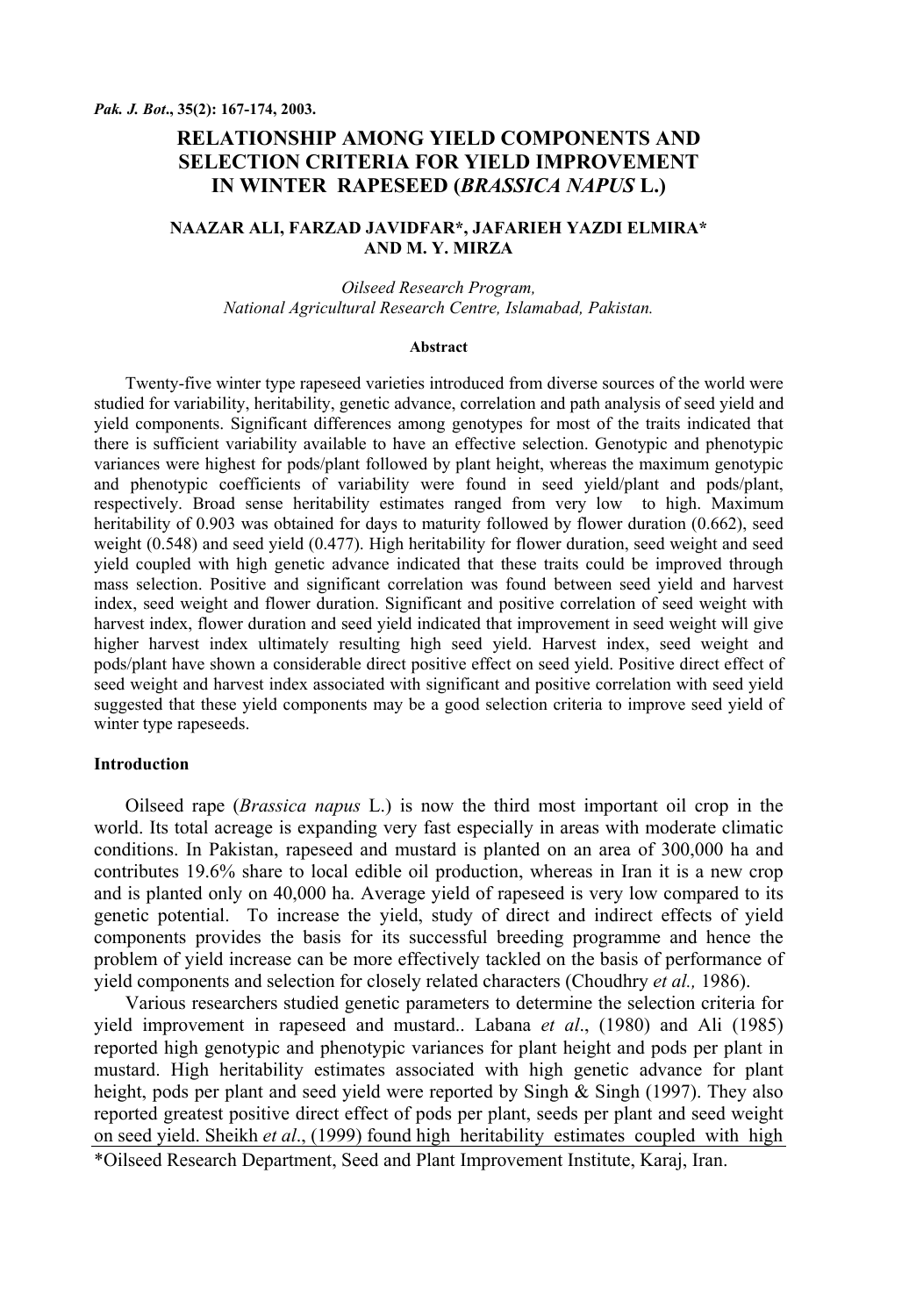genetic advance for seed yield/plant, primary and secondary branches, pods per plant and seed weight in rapeseed (*B. campestris*) genotypes. They also reported positive correlation of all the yield components with seed yield. Use of simple correlation analysis could not fully explain the relationships among the characters. Therefore, the path coefficient analysis has been used by many researchers for a more and complete determination of impact of independent variable on dependent one. The path coefficient analysis helps the breeder(s) to explain direct and indirect effects and hence has extensively been used in breeding work in different crop species by various researchers (Green, 1980; Marinkovic, 1992; Punia & Gill, 1994, Shalini *et al*., 2000 and Ali *et al.*, 2002). The objectives of this study were to estimate the heritable variation, relationship among yield components and the best selection criteria for yield improvement in winter type rapeseed.

#### **Materials and Methods**

Twenty-five selected lines of rapeseed were evaluated for genetic parameters at the Seed and Plant Improvement Institute (SPII), Karaj, Iran. The experiment was arranged in a randomized complete block design with 4 replications. Four rows of five meter length and 30 cm apart were planted for each genotype in each replication. The experiment received all the agronomic and cultural treatments throughout the season. At maturity the data for 9 different characters, including flowering duration, days to maturity, plant height, branches per plant, pods per plant, seeds per pod, seed weight, harvest index and seed yield per plant were recorded from 10 randomly selected plants. Data thus collected were subjected to estimation of genetic parameters like genotypic and phenotypic variances, genotypic and phenotypic coefficients of variability, heritability and genetic advance according to Burton & Devane (1953). Correlation coefficients and the path coefficient analysis was conducted following the procedure developed by Wright (1921) and applied by Dewey & Lu (1959). Yield per plant was kept as resultant variable and all other component characters as causal variables.

## **Results and Discussion**

The genotypes differed significantly  $(P<0.01)$  for all the traits indicating the presence of sufficient genetic variability for effective selection to identify the superior genotypes (Table 1). Among these genotypes, seed yield ranged from 3.71 to 6.77 g/plant and the highest yield  $(6.77 \text{ g/plant})$  was obtained from the genotype (Regent x Cobra) with the highest seed weight (4.01 g). Maximum plant height of 175.75 cm and seeds /pod (30.90) was recorded in genotype Orkan. The genotype (PF-7045/91) produced maximum number of branches per plant (6.43) and took minimum number of days (246) to mature. Maximum harvest index was noted in Alice (26.86%), whereas, SYN-1 took maximum days (32.25) to complete flowering but it matured in less number of days (246). Maximum days to maturity (253) were taken by Licord and SLM-046.

Genotypic and phenotypic variances were high for pods per plant (147.262 and 1085.820) followed by plant height with values of 64.369 and 241.197, respectively (Table 1). Phenotypic variances were larger as compared to genotypic variances for all the traits indicating the influence of environmental effect.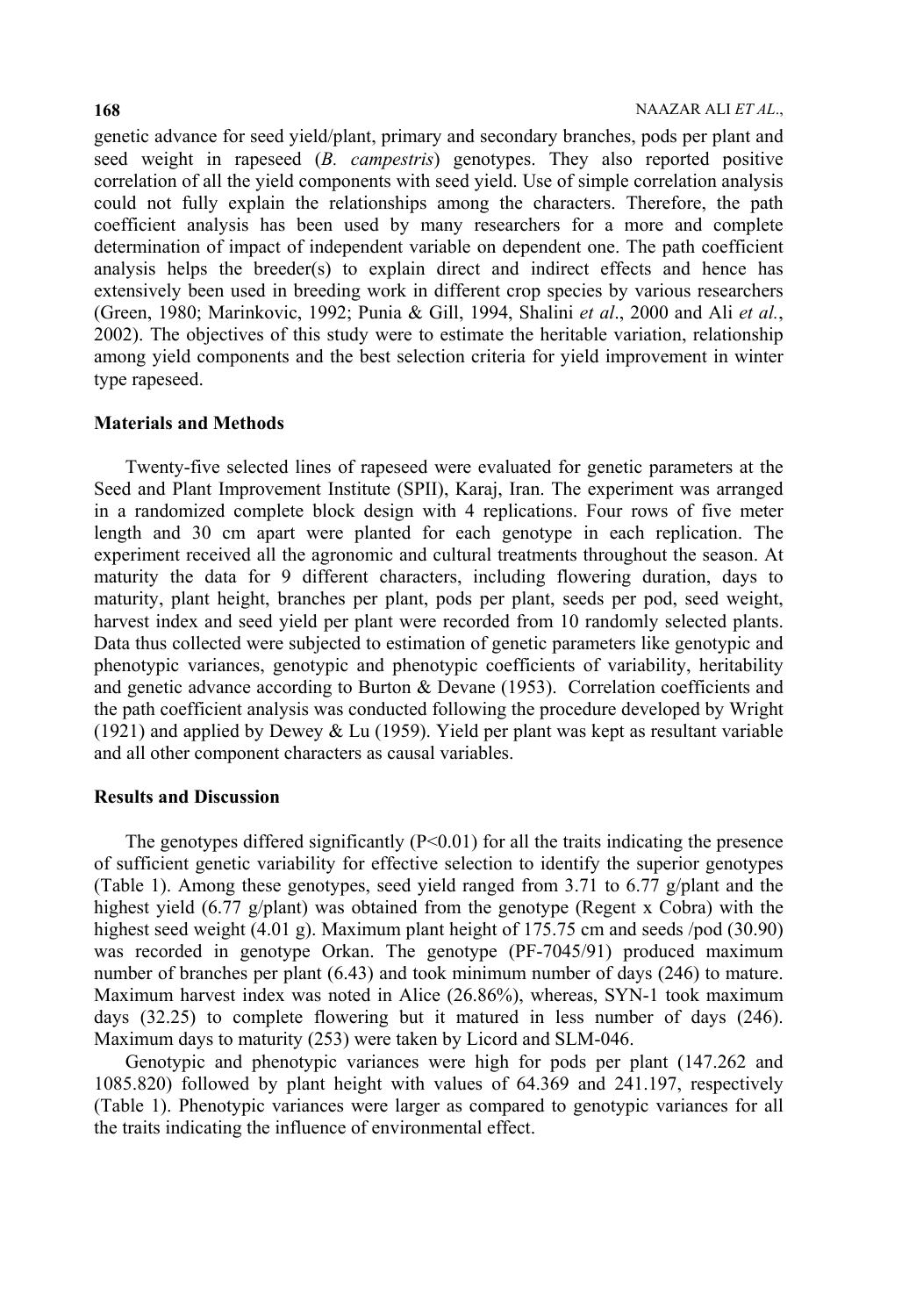| Trait                                                                                      | Range           | square<br>Mean | Genotypic<br>variance | Phenotypic<br>variance | $GCV+$ | PCV++  | Broad-sense<br>heretability | Genetic advance<br>$(% \mathcal{L}_{0})$ of mean) |
|--------------------------------------------------------------------------------------------|-----------------|----------------|-----------------------|------------------------|--------|--------|-----------------------------|---------------------------------------------------|
| Flowering Duration (Days)                                                                  | 21.00-32.25     | 35.606**       | 7.895                 | 11.923                 | 10.959 | 13.467 | 0.662                       | 18.37                                             |
| Days to Maturity                                                                           | 246.00 - 253.00 | 13.667**       | 3.327                 | 3.685                  | 0.732  | 0.770  | 0.903                       | 1.43                                              |
| Plant Height (cm)                                                                          | 138.00-175.75   | 434.302**      | 64.369                | 241.197                | 4.955  | 9.591  | 0.267                       | 5.27                                              |
| <b>Branches/plant</b>                                                                      | 3.80-6.43       | 1.560          | 0.119                 | 1.203                  | 6.417  | 20.402 | 0.099                       | 4,16                                              |
| Pods/plant                                                                                 | 88.75-165.75    | 1527.604       | 147.262               | 1085.820               | 9.906  | 26.899 | 0.136                       | 7.51                                              |
| Seeds/pod                                                                                  | 21.70-30.90     | 14.726*        | 1.558                 | 10.054                 | 4.857  | 12.339 | 0.155                       | 3.94                                              |
| Seed Wt. (mg)                                                                              | 2.73-4.01       | $0.322***$     | 0.067                 | 0.122                  | 7.778  | 10.503 | 0.548                       | 11.86                                             |
| Harvest Index (%)                                                                          | 19.14-26.86     | 20.465***      | 2.920                 | 11.705                 | 7.522  | 15.060 | 0.250                       | 7.74                                              |
| Seed Yield (g/plant)                                                                       | 3.71-6.77       | 3.197**        | 0.627                 | 1.315                  | 15.187 | 21.992 | 0.477                       | 21.60                                             |
| + = Genotypic Coefficient of V ariability.<br>++ = Phenotypic Coefficient of V ariability. |                 |                |                       |                        |        |        |                             |                                                   |

÷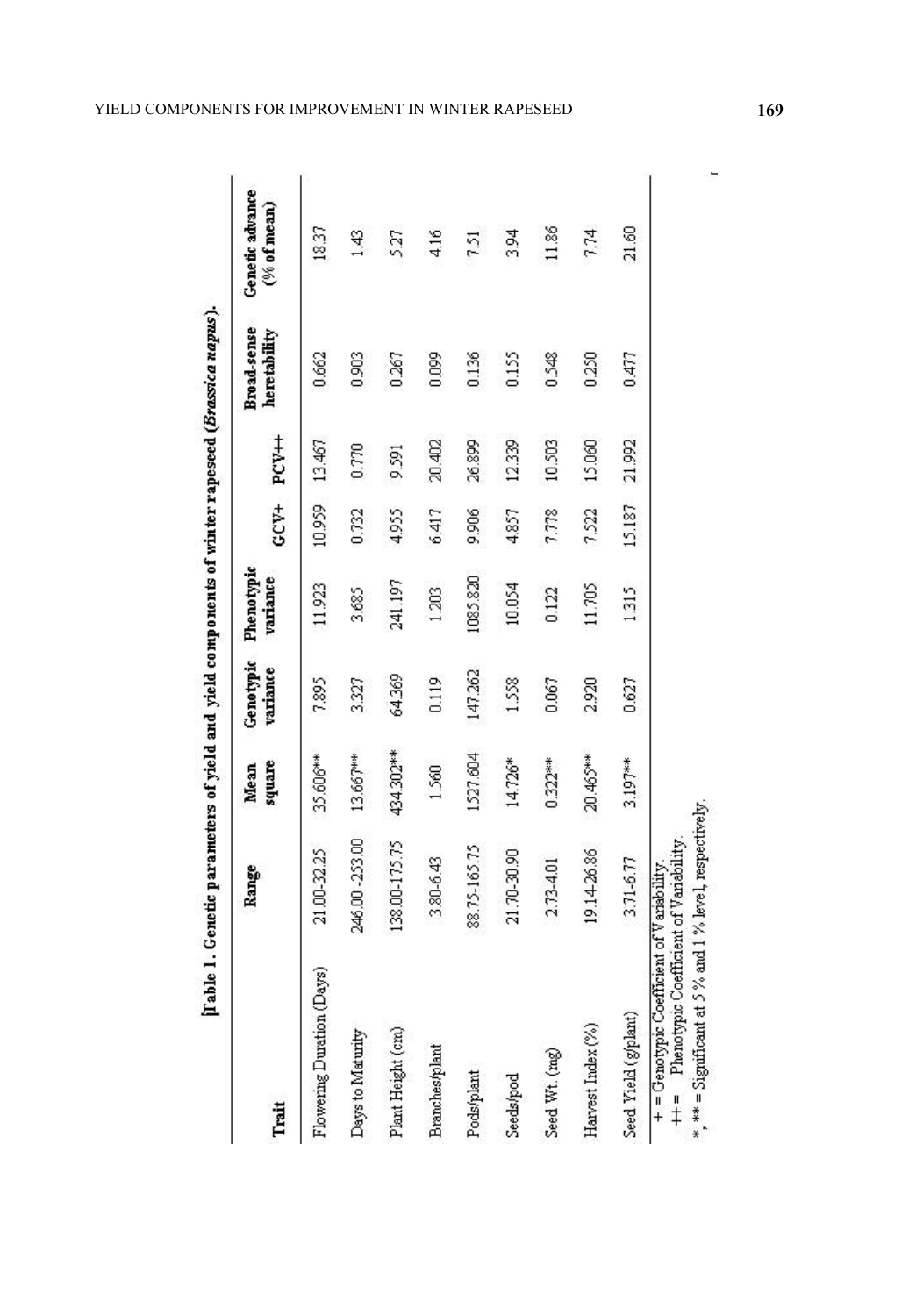| Trait                                    | maturity<br>Days to | Plant height<br>$\epsilon$ m) | Branches/<br>plant | $P \cdot ds/$<br>plant | $See$ ds/<br>$_{\text{pod}}$ | Seed weight<br>ø | index (%)<br>Harvest | yield/plant (g)<br>Seed |
|------------------------------------------|---------------------|-------------------------------|--------------------|------------------------|------------------------------|------------------|----------------------|-------------------------|
| Flowering duration                       | $-0.136$            | $-0.335**$                    | $-0.126$           | $-0.020$               | $-0.089$                     | 0.363**          | 0.191                | $0.238*$                |
| Days to maturity                         |                     | $-0.313**$                    | $-0.019$           | $-0.138$               | 0.147                        | $-0.217*$        | $-0.040$             | $-0.077$                |
| Plant height $\left( \mathtt{cm}\right)$ |                     |                               | $-0.052$           | $-0.041$               | $0.303**$                    | $-0.198*$        | $-0.127$             | 0.032                   |
| Branches/plant                           |                     |                               |                    | $0.557***$             | $0.326***$                   | 0.026            | $-0.076$             | $-0.096$                |
| Pods/plant                               |                     |                               |                    |                        | $-0.196*$                    | 0.140            | $-0.117$             | 0.106                   |
| Seeds/pod                                |                     |                               |                    |                        |                              | $-0.198*$        | 0.015                | 0.035                   |
| Seed weight (g)                          |                     |                               |                    |                        |                              |                  | $0.236*$             | $0.432***$              |
| Harvest index (%)                        |                     |                               |                    |                        |                              |                  |                      | $0.573**$               |

Table 2. Simple correlation coefficients of eight components of vield per plant in winter rapesee d (Brassica napus)

**170** NAAZAR ALI *ET AL*.,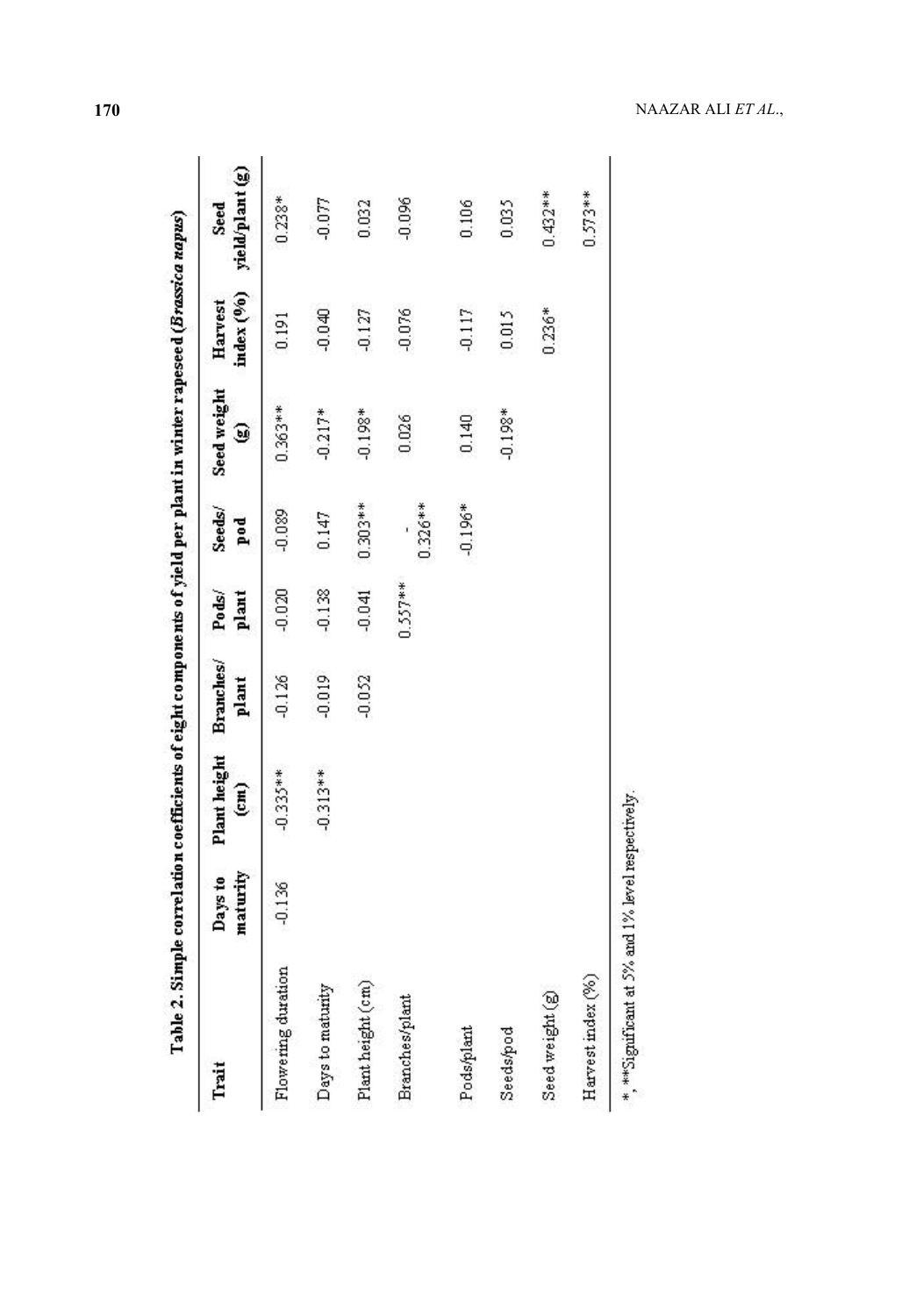|                                      | l<br><b>Lotal</b> |
|--------------------------------------|-------------------|
| Ξ<br>ļ<br>$\overline{1}$<br>៓<br>، ۽ |                   |
|                                      |                   |

|                    |                  |                       |                     |                             | Indirect Effects   |                |                      |                     |                     | Total              |                 |
|--------------------|------------------|-----------------------|---------------------|-----------------------------|--------------------|----------------|----------------------|---------------------|---------------------|--------------------|-----------------|
| Trait              | Direct<br>effect | Flowering<br>duration | maturity<br>Days to | <b>Plant</b> height<br>(an) | Branches/<br>plant | plant<br>Pods/ | Seeds)<br><b>Pod</b> | weight (g)<br>Seed. | index(%)<br>Harvest | indirect<br>effect | Total<br>effect |
| Flowering duration | 400%             |                       | 0.001               | $-0.060$                    | 880                | -0.005         | $-0.003$             | 0.105               | 0.100               | $+0.162$           | $+0.238$        |
| Days to maturity   | -0.015           | $-0.011$              |                     | 0.055                       | 0.003              | $-0.032$       | 0.004                | $-0.064$            | $-0.022$            | $-0.062$           | $-0.077$        |
| Plant height (cm)  | $+0.177$         | -0.026                | $-0.015$            |                             | 0.008              | $-0.010$       | 0.009                | $-0.058$            | $-0.067$            | -0.145             | +0.032          |
| Branchesplant      | $-0.164$         | -0.010                | 0.000               | -0.010                      |                    | 0.128          | $-0.011$             | 0.007               | -0.040              | $+0.067$           | -0.097          |
| Pods/plant         | $+0.230$         | -0.002                | 0.001               | -0.008                      | $-0.091$           |                | $-0.007$             | 0.040               | $-0.062$            | $-0.125$           | $+0.105$        |
| Seeds/pod          | $+0.031$         | -0.007                | $-0.0003$           | 0.033                       | 0.033              | $-0.046$       |                      | $-0.058$            | 0.007               | $+0.080$           | $+0.031$        |
| Seed weight (g)    | $+0.290$         | 0.027                 | 0.003               | $-0.036$                    | $-0.005$           | 0.032          | -0.007               |                     | 0.124               | $+0.142$           | +0,432          |
| Harvest index (%)  | $+0.525$         | 0.014                 | 0.000               | $-0.023$                    | 0.012              | $-0.028$       | 0.000                | 0.068               |                     | $+0.048$           | $+0.573$        |

# YIELD COMPONENTS FOR IMPROVEMENT IN WINTER RAPESEED **171**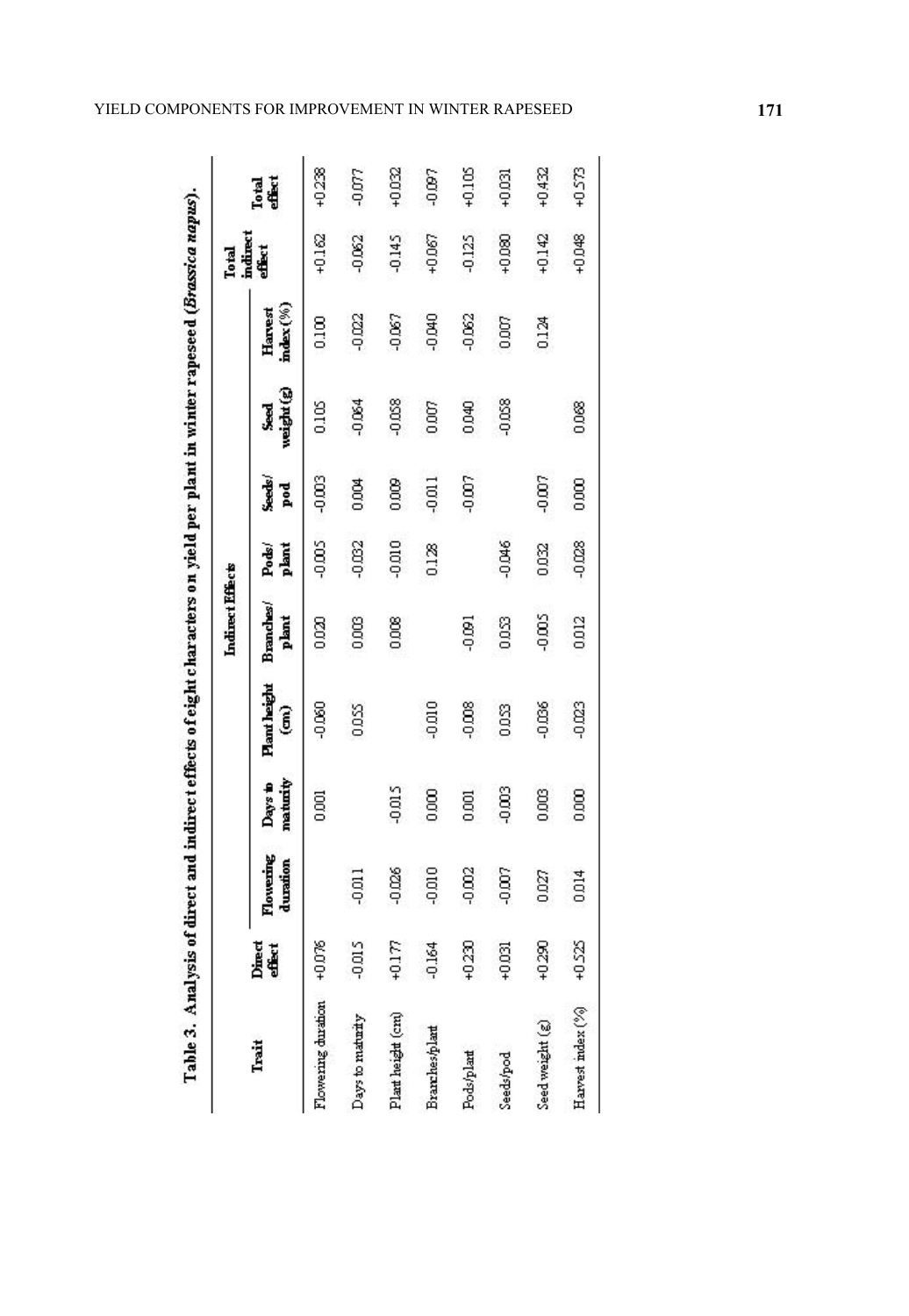Genotypic coefficient of variation was highest in plant yield (15.187) followed by flowering duration (10.95), whereas, phenotypic coefficient of variation was high for pods per plant (26.889) and seed yield (21.991). These results are in agreement with the results of Labana *et al*., (1980). Moreover, Ali (1985) also found high genotypic and phenotypic variances for pods per plant and plant height.

Broad sense heritability estimates ranged from 0.099 (branches/plant) to 0.903 (days to maturity). For most of the traits the heritability estimates were low due to larger phenotypic variances indicating great environmental influence. Highest heritability of 0.903 was obtained for days to maturity followed by days to flowering (0.662), seed weight (0.548) and seed yield per plant (0.477). To predict the selection effects precisely, heritability accompanied with genetic advance is more useful than heritability alone (Johnson *et al.*, 1955). Therefore, genetic advance was also computed as percentage of mean. The results indicated that maximum genetic advance of 21.60% followed by 18.37% was recorded in seed yield/plant and days to flowering, respectively. Moderate heritability of seed weight (0.548) and seed yield (0.477) coupled with high genetic advance indicates the presence of additive gene effects, hence their improvement can be done through mass selection. These results confirm the findings of Singh  $\&$  Singh (1997) and Sheikh *et al*., (1999).

Highly significant and positive correlations of seed yield per plant with harvest index (0.573) and seed weight (0.432) were found. Flowering duration was also significantly correlated (0.238) with seed yield (Table 2). Seed yield per plant was negatively and nonsignificantly correlated with days to maturity and branches per plant; this is in agreement with Masood *et al.* (1999). Branches per plant also showed medium and highly significant correlation (0.557) with pods per plant and negative but highly significant correlations with seeds/pod (-0.326). Correlations of seed weight with harvest index and flower duration and plant height with seeds per pod were also positive and significant. Since the simple correlation coefficients did not give clear information about the interrelationship between the causal and resultant variables, the correlation coefficient estimates were partitioned into direct and indirect effects to establish the intensity of effects of independent variables on dependent one.

The data presented in Table 3 revealed that the direct effect of harvest index on seed yield was highest and positive (0.525) followed by seed weight (0.290) and pods per plant (0.230). The direct effect of seeds per pod on plant yield was less but positive. Masood *et al*., (1999) also reported the same results in rapeseed. The positive direct effect of harvest index on yield per plant established in this study supports the statement of Djakov (1982) that the breeding for increased harvest index remains the most effective method of breeding for high yield.

The path coefficient analysis further indicated that the positive direct effect of harvest index was masked by the negative indirect effect of plant height (-0.023) and pods per plant (-0.028), whereas the positive and direct effect of seed weight was also masked by some other characteristics including plant height (-0.036), branches per plant (-0.005) and seeds per pod (-0.007). The data further indicated that the total positive effect of harvest index (0.573) on yield per plant was the result of positive and indirect effect of seed weight  $(0.068)$  and flower duration  $(0.014)$  and branches per plant  $(0.012)$ . However, the total positive effect of seed weight (0.432) seemed to be due to positive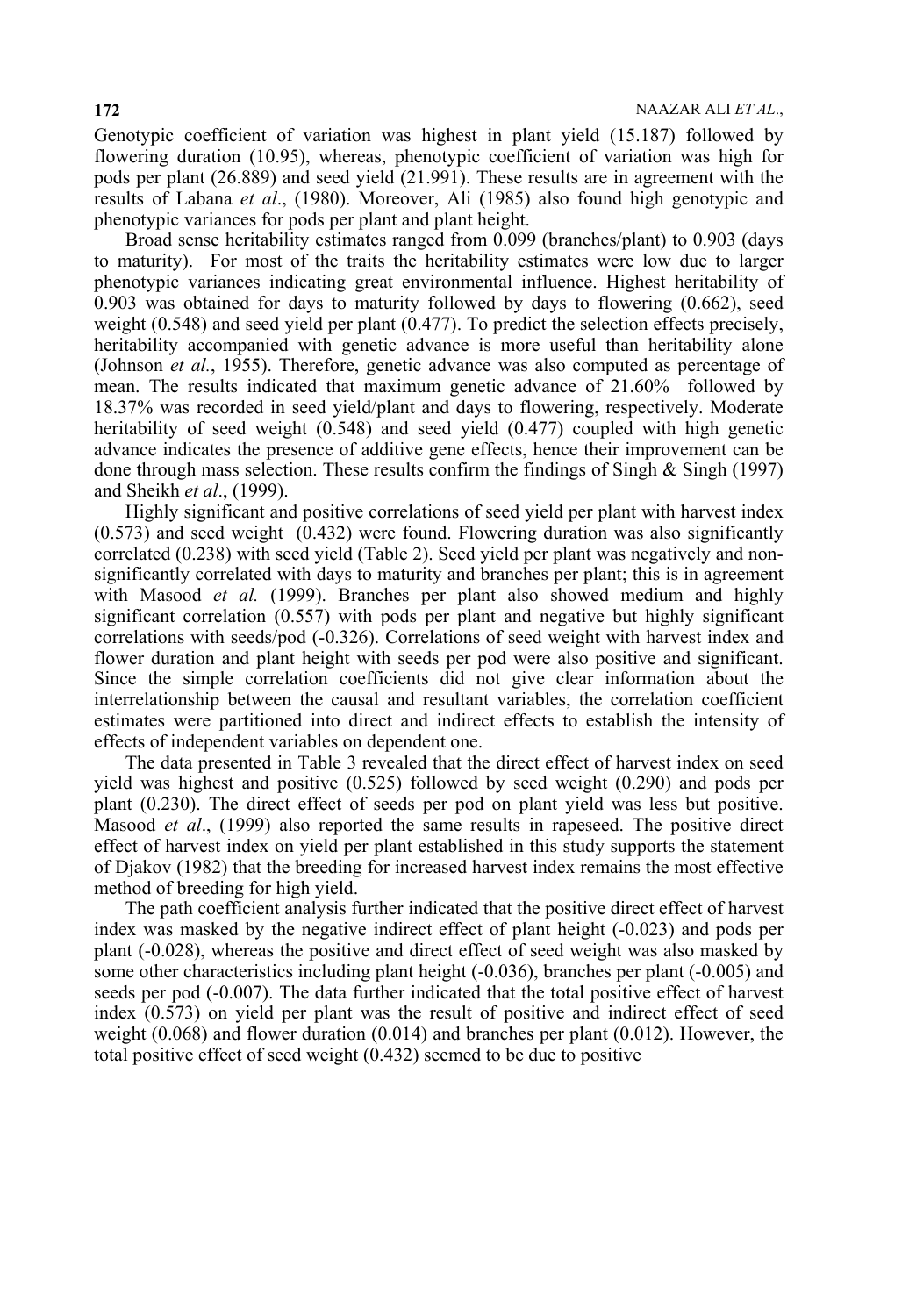indirect effect of harvest index (0.124). The direct effect of pods per plant followed by plant height was (0.230) and (0.177), respectively on plant yield. Ali *et al*., (2002) and Shalini *et al*., (2000) found similar results in Indian mustard reporting highest direct effect of pods per plant and seed weight on yield per plant.

Negative direct effects on plant yield were exhibited by days to maturity and branches per plant with values of -0.015 and -0.164, respectively. The corresponding correlation coefficients of these two traits on plant yield were also with negative direction. A further perusal of the Table-3 revealed that the total positive effect of flowering duration (0.238) on yield per plant was ascribed due to positive indirect effect of seed weight (0.105) and harvest index (0.100). In the study the highest positive indirect effect of flowering duration (0.162) and seed weight (0.142) were realized on plant yield. As Donald (1962) emphasized the importance of harvest index, hence its use can be a criterion for indirect selection for high yield in rapeseed.

By comparing the correlation coefficients values of eight independent variables against the yield per plant, significant differences became evident. Harvest index and seed weight had highly significant association with plant yield. By partitioning the mutual relationship among the independent variables into direct and indirect effects on yield, it came into account that harvest index and seed weight were the only characteristics that exhibited the highest direct effect on yield per plant. Therefore, both these traits seem to be a good selection criteria to improve seed yield of winter type rapeseed.

#### **References**

- Ali, N. 1985. Genetic variability and correlation studies in *Brassica juncea*. *Pak. J. Bot*., 17(2): 297-303.
- Ali, N., F. Javaidfar and A.A. Attary. 2002. Genetic variability, correlation and path analysis of yield and its components in winter rapeseed (*Brassica napus* L.). *Pak. J. Bot*., 34(2): 145-150.
- Burton, G.W. and E.W. Devane. 1953. Estimating heritability in tall Fescue (*Festuca arundinacea*) from replicated clonal material. *Agron. J*., 45:478-481.
- Choudhry, A.R., A.H. Shah, L. Ali and M. Bashir. 1986. Path coefficient analysis of yield and yield components in wheat. *Pak. J. Agric. Res*., 7(2): 71-75.
- Dewey, D.R., and K.H. Lu. 1959. A correlation and path coefficient analysis of components of crested wheat grass seed production. Agronomy J., 51: 515-518.
- Djakov, A.B. 1982. The system of investigation of interrelation of the components in the process of inheritance of productiveness. *Heterosis*: 17-38.
- Donald, C.M. 1962. In search of yield. *J.Aust. Inst. of Agric. Sci*., 28: 171-178.
- Green, V.E. 1980. Correlation and path coefficient analysis of the components of yield in sunflower cultivars. Proc.  $9<sup>th</sup>$  Intl. Conference of sunflower pp. 12-21, 8-13 June, Espana.
- Johnson, H.W., H.F. Robinson and R.I. Comstock. 1955. Estimates of genetic and environmental variability in soybeans. *Agron. J*., 47: 314-318.
- Labana, K.S., B.D. Chaurasia and B. Singh. 1980. Genetic variability and inter-character associations in the mutants of Indian mustard. *Indian J. Agri. Sci*., 50: 803-806.
- Marinkovic, R. 1992. Path coefficient analysis of some yield components of sunflower. *Euphytica*, 60: 201-205.